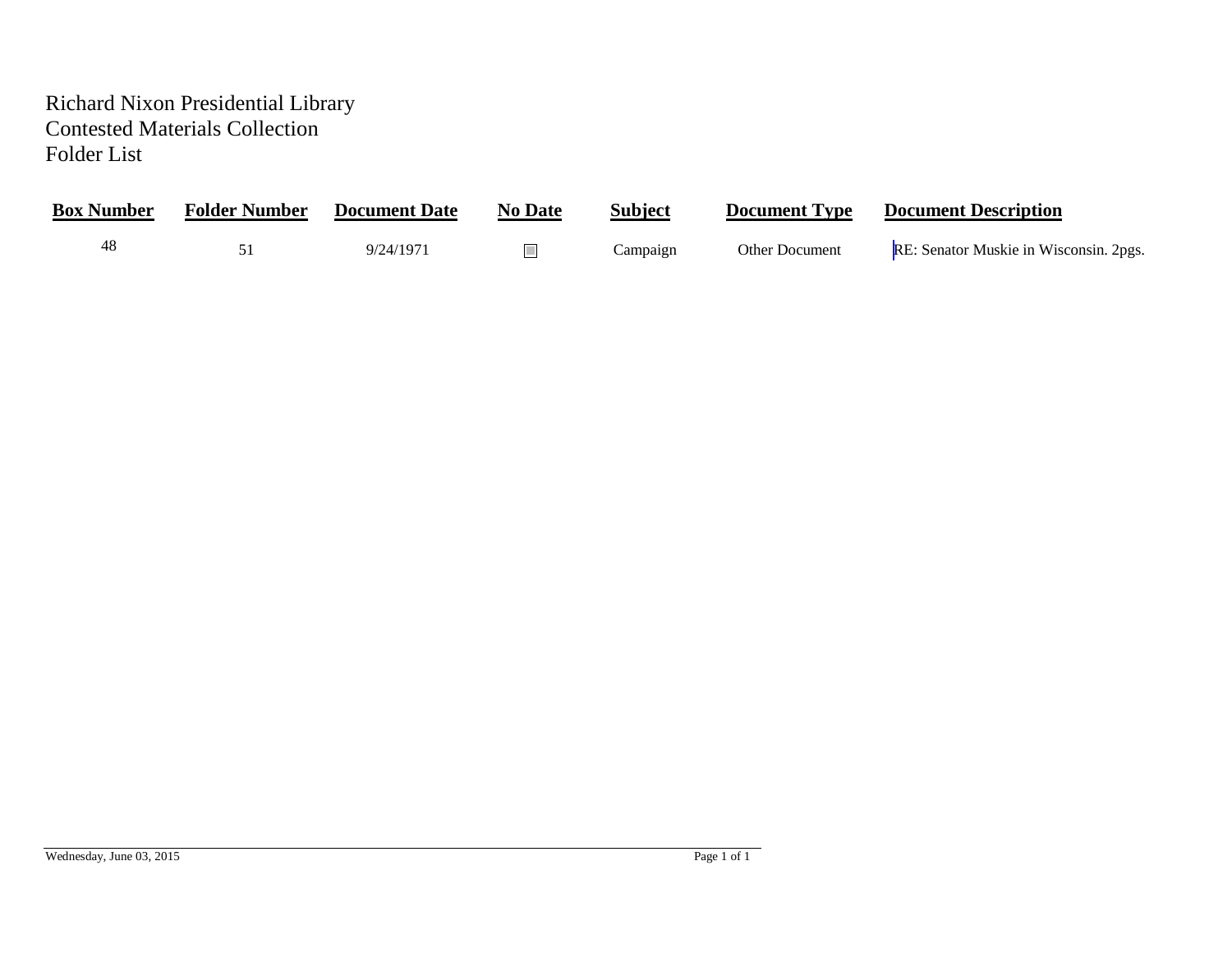$9/24/71$ 

## <span id="page-1-0"></span>SENATOR MUSKIE IN WISCONSIN

Before Senator Muskie leaves Wisconsin, he should be asked to answer four important questions upon which his current positions are at best confusing.

(1) Why did the Senator summarily insult Black Americans by automatically rejecting the possibility of a Black citizen being his vice-presidential running mate? The Senator's position, a gratuitous slap at all minorities is characteristic of his no-holds-barred rush to the presidency -- evidencing no concern for the unity of the Nation or for the individuals he must hurt in order to reach his goal.

(2) Why does Senator Muskie attempt to undercut our country's economic gains by his partisan attacks on President Nixon's comprehensive measures to return greatness to the American economy? While millions of Americans have united behind the President's economic measures Mr. Muskie's political ambition leads him to tear America down. His hand-wringing over the economy is calculated to do one thing: divide Americans against each other when progress requires anything but disunity.

(3) Mr. Muskie should explain how he made the transition from a superhawk when his party held national office to a superdove now that a Republican President holds office. There are in the Democratic party sincere anti-war candidates whose opinions may be wrong but who have held those opinons consistently over the years. But Senator Muskie was one of Lyndon Johnson's strongest supporters when Vietnam